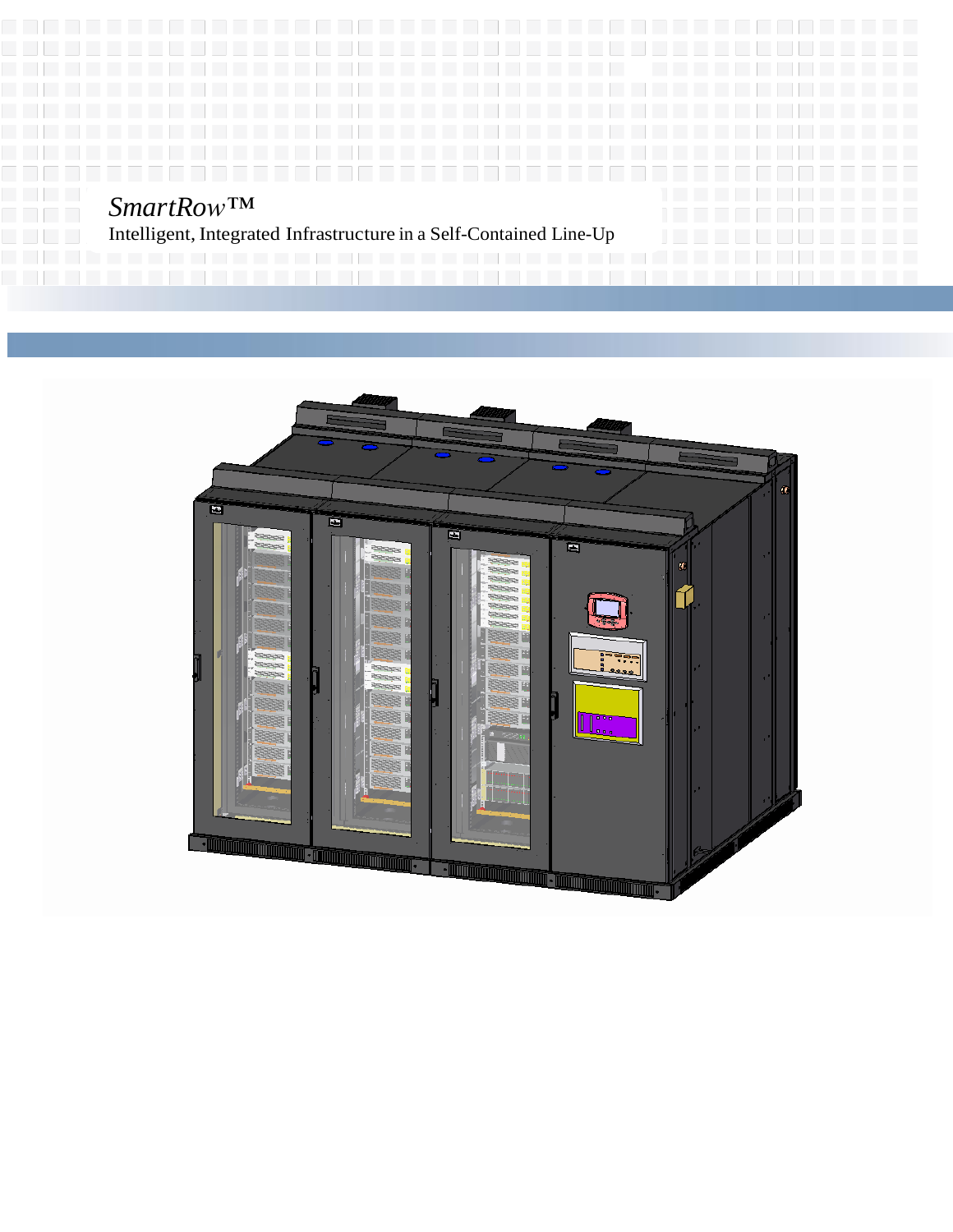## *Deploy a fully configured Data Center in Just Weeks*

#### **Efficiency. Capacity. Availability. Control.**

## **You need them - and now you can have them all. Another first from Emerson Network Power.**

Conventional data center designs may require physical infrastructure that is too costly or slow to implement for the needs of some IT and data center managers.

Adding new capacity often means major upgrades to infrastructure - new power and cooling systems, raised floors and fire suppression. For new IT spaces, remote locations and backup sites, both high cost and slow deployment can hinder projects. Even the smallest data centers may be prohibitively expensive and take many months to deploy.

Faced with these challenges, IT and data center managers are seeking infrastructure solutions for smaller spaces that provide:

- Fully integrated, standalone systems that don't require expensive room upgrades
- Simplicity in design and deployment so systems can be up and running quickly and easily expanded as needed
- Higher operational, space and energy efficiencies
- Optimal systems availability to ensure continuity of new and future IT equipment
- Flexibility and a clear growth path for capacity growth

## **Introducing The SmartRow™ Solution**

The SmartRow solution is an intelligent integrated infrastructure that can be implemented in just weeks. It allows you to easily deploy and effectively manage an integrated IT infrastructure without being limited by building systems, such as fire suppression and cooling.

It is available in three- to six-rack configurations for up to 40kW of total capacity, allowing you the flexibility to start small and expand over time.

This space-saving and cost-effective solution combines the industry's finest power, precision cooling and infrastructure management technologies in a sealed environment - meaning you can place it in virtually any conditioned space.

## **Each SmartRow offering integrates industry best practices in data center design and operations including:**

- Hot air and cold air separation
- Cold air & Hot air containment
- High-efficiency dedicated cooling
- Space-savings, small-footprint
- Modularity for flexibility and easier expansion
- **Integrated monitoring and control to optimize**
- **Efficiency in planning and management**
- Unique local service for design audits, configuration
- Support, installation support, maintenance and repair
- High availability and high efficiency UPS
- **Integrated fire suppression**



cost-effectively achieve and manage<br>higher levels of density, availability<br>and efficiency.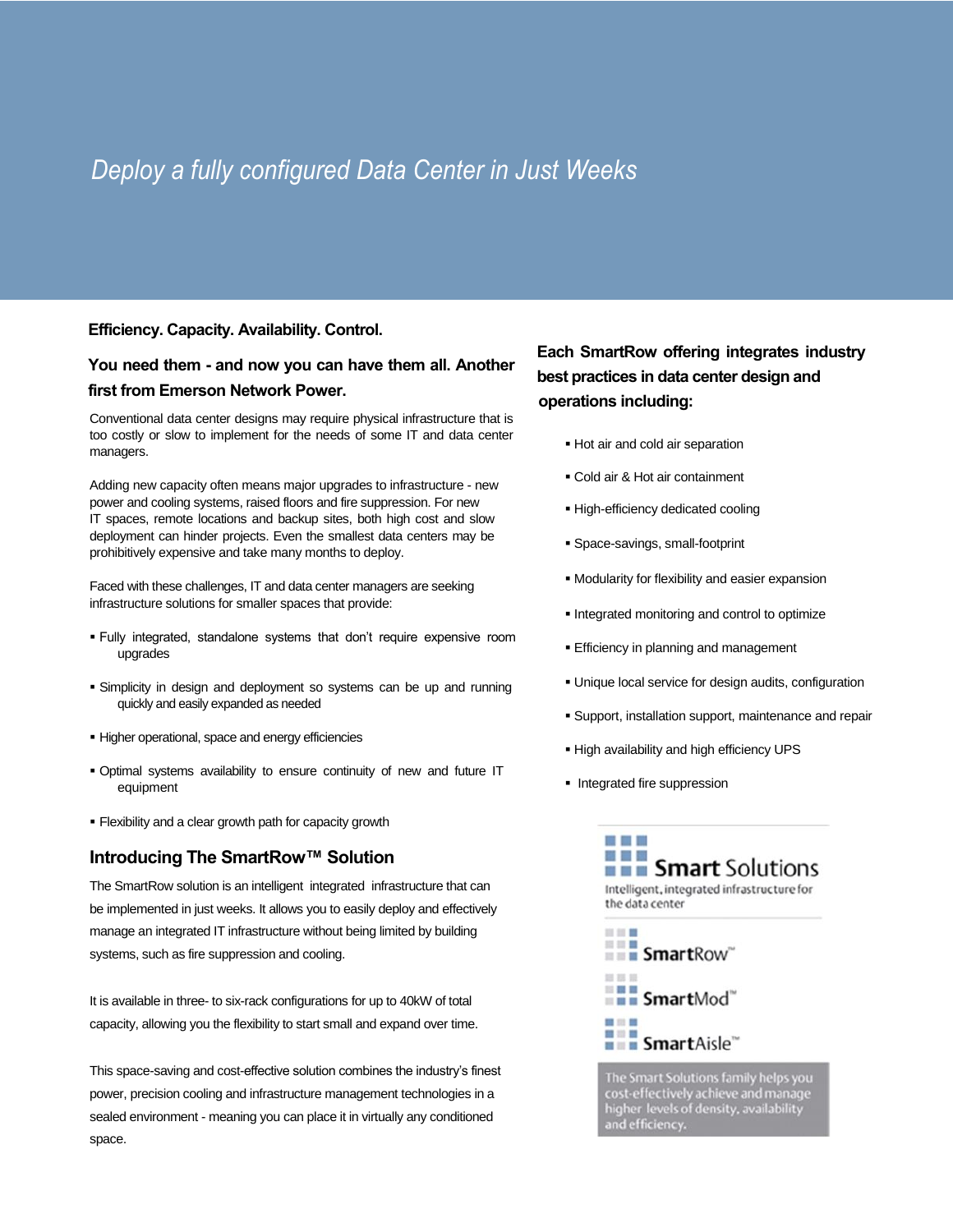## *What makes the SmartRow offering Unique?*



**Increase physical security** and equipment protection with lockable cabinets and access alerts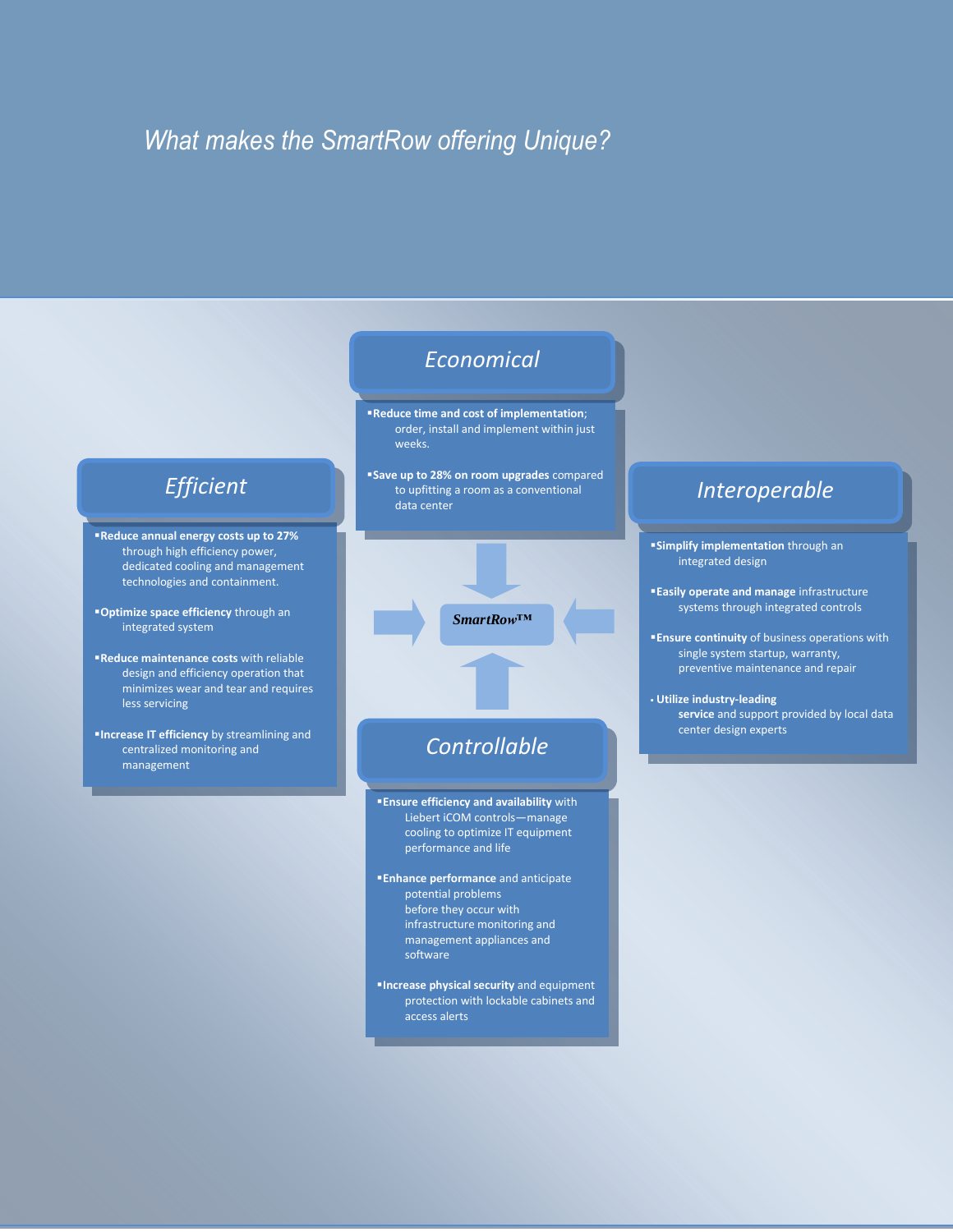## *Where to use the SmartRow infrastructure Solution*

## **A Simple solution designed to expand IT capacity when you don't have the luxury of more data center space.**

The SmartRow solution is ideally suited for environments where dedicated IT room improvements are not practical or cost effective. It is the perfect solution for spaces not designed to be IT environments. And it can be placed unobtrusively into work spaces.

No fire suppression system upgrades to the room are needed since fire suppression is integrated into the solution. No dedicated room cooling is necessary, and it can work in a non-raised floor environment.

This space-saving solution integrates the industry's finest and most efficient infrastructure technologies all within a single row. It is well suited to serve as a primary data center or a separate disaster recovery solution.

**1 High-efficiency dedicated cooling and environmental controls –** Liebert CRV dedicated cooling system with Liebert iCOM controls and Patented digital scroll technology to match cooling to rack load **2 Room-neutral design -** allows this system to be placed virtually anywhere, even in Environments where people are working **3 Secure Magnetic (optional) -** Lockable cabinets and access-triggered alarms work together to put you in control of your environment **4 Integrated fire suppression -** saves over room-based systems by Avoiding room upgrades **5 Simple, fully integrated infrastructure -** racks, dedicated cooling, management, fire suppression, cable management and power distribution are designed to work together, saving you time and money on installation and operation **6 Contained airflow -** provide greater cooling efficiency **7 Integrated back-up fans (optional)-** operated by UPS in case of outage **8 Comprehensive, remote data center infrastructure management -** Appliances and software provide comprehensive, remote monitoring and control **9 Flexible platform for easy configuration –** HD series racks accommodate any type of IT or networking equipment, and maximize space utilization **10 Reliable on-line uninterruptible power-** Liebert ITA UPS with the industry's smallest footprint **11 Flexible rack PDUs —** Liebert MPX adaptive rack PDU or Liebert MPH managed rack PDU provide flexibility and power control at the receptacle level, and faster implementation of IT equipment **12 Cabling duct provision** on top of Solution for cable management.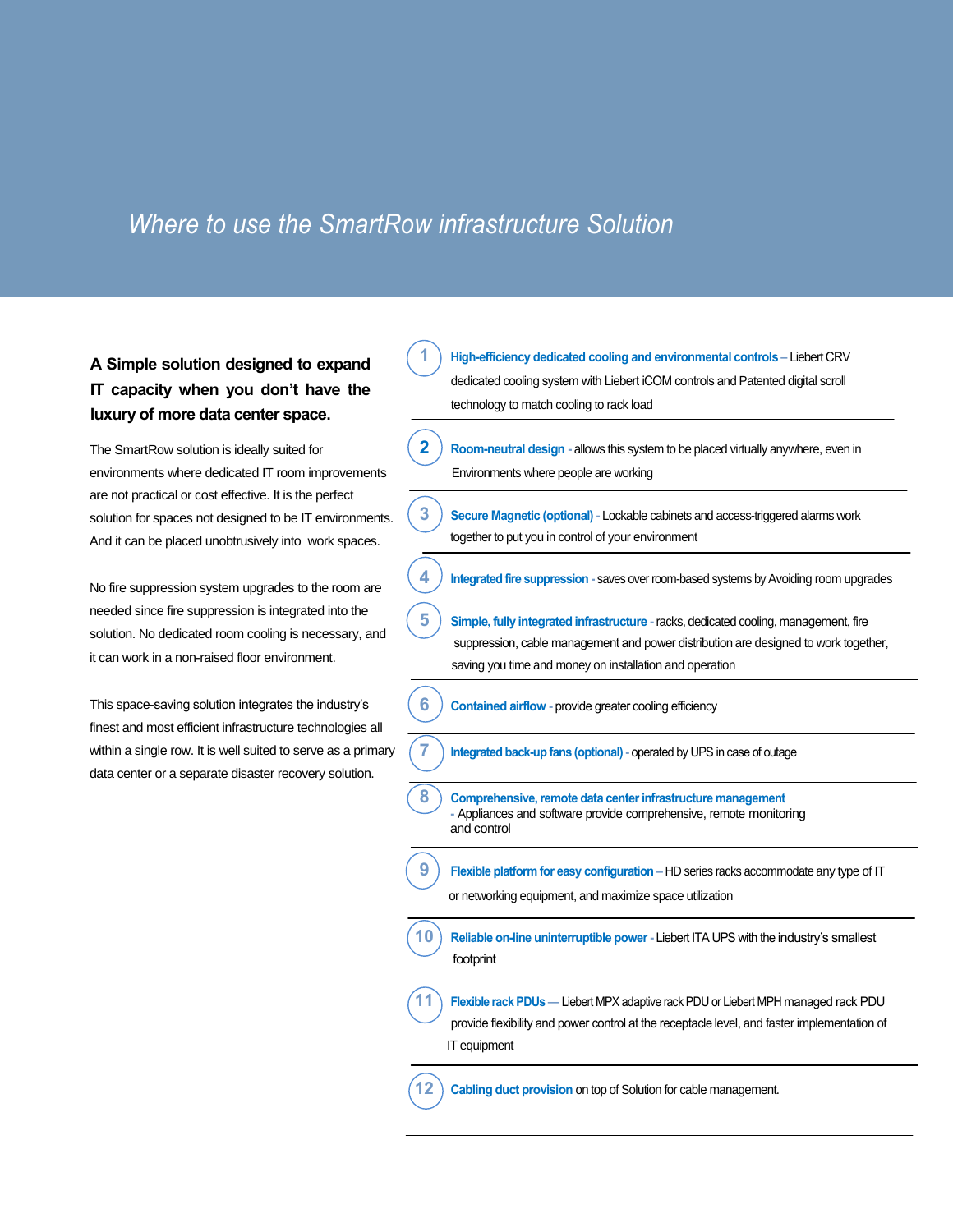

# *SmartRow™*

Simple, fully integrated infrastructure – Racks, dedicated cooling management, fire suppression, cable management and power distribution are designed to work together, saving your time and money on installation and operation.